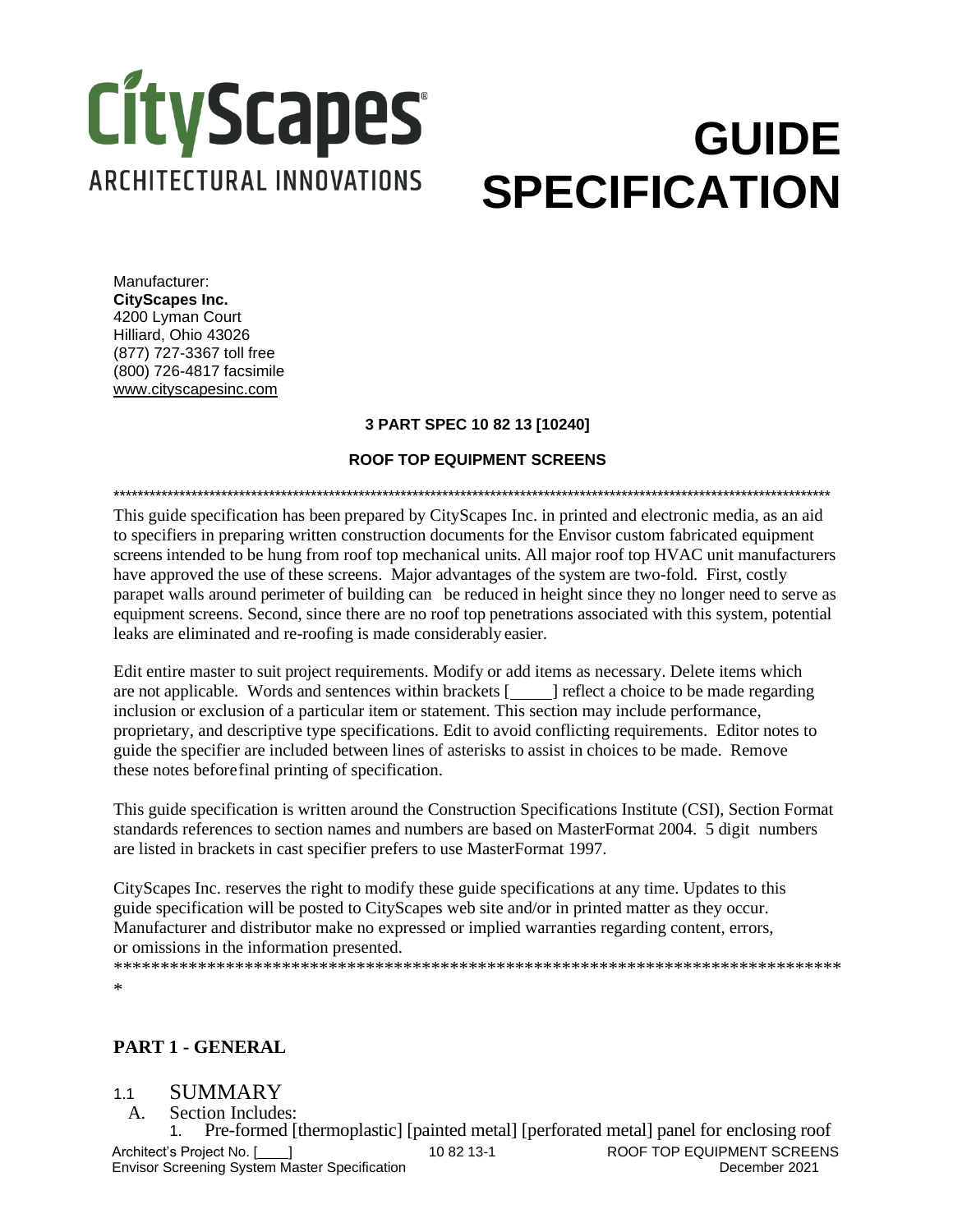top mechanical equipment.

- Aluminum assembly framing for direct attachment of screening panels to mechanical  $2.$ equipment; no base or curb required unless shown otherwise on drawings.
- Sliding panels to permit easy access to mechanical equipment for servicing. 3.
- $\mathbf{B}$ Products Not Installed or Furnished in This Section:
	- Touch-up painting required for scratches and screw heads.  $1.$
	- $\mathcal{P}$ Field painting of prime painted screens

Utilize the following reference if roof screen system is to be bid as an alternate to conventional roof mounted screens or as an alternate to lowering parapet walls.

 $C_{\cdot}$ **Related Sections:** 

Refer to Alternates, Section 01 23 00 [01230], for direction regarding bidding of  $1<sup>1</sup>$ equipment screens as alternates.

#### **REFERENCES**  $1.2$

- American Society for Testing and Materials: Standard Specifications for  $A_{1}$ 
	- $1<sup>1</sup>$ ASTM B 221-96 - Aluminum and Aluminum Alloy Extruded Bars, Rods, Wire Profiles, and Tubes.
- The Aluminum Association, Inc. **B.** 
	- AA ADM-1516166 (1994) Aluminum Design Manual  $1.$
- American Society of Civil Engineers.  $C_{1}$ 
	- ASCE 7-95 Minimum Design Loads for Buildings and Other Structures.  $1<sup>1</sup>$

#### **SYSTEM DESCRIPTION**  $1.3<sup>1</sup>$

- Design Criteria:  $A_{1}$ 
	- Manufacturer is responsible for the structural design of all materials, assembly and  $1<sup>1</sup>$ attachments to resist snow, wind, suction and uplift loading at any point without damage or permanent set.
	- Framing shall be designed in accordance with the Aluminum Design Manual to resist  $2.$ the following loading:
	- a. ASCE 7-95 Minimum Design Loads for Buildings and Other Structures; American Society of Civil Engineers.

#### **SUBMITTALS**  $1.4$

- $A_{1}$ Product Data: Submit manufacturer's catalog data, detail sheets, specification and other data sufficient to indicate compliance with these specifications.
- Shop Drawings: Indicate layouts heights, component connection details, and details of  $B<sub>1</sub>$ interface with adjacent construction. Mark data to indicate:
	- Roof top mechanical equipment to be enclosed.  $1.$
- $C_{1}$ Samples:
	- Samples of Materials: [thermoplastic] [painted metal] [perforated metal]  $1.$
	- Color Selection: Submit paint chart with full range of colors available for Architect's  $2.$ selection.
- Certification: Manufacturer's Certificate of Compliance certifying that thermoplastic panels D. supplied meet or exceed requirements specified.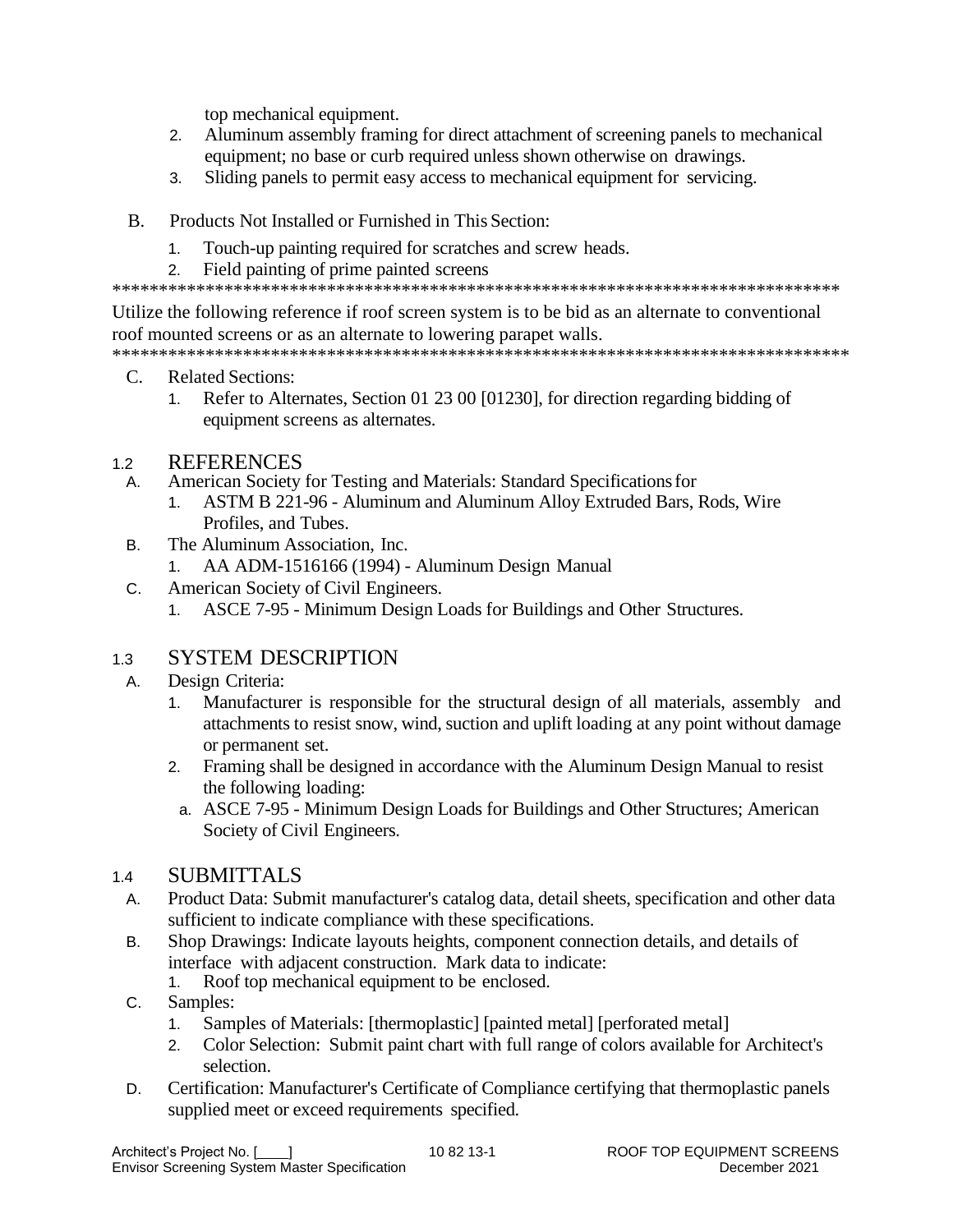- E. Closeout Submittals: Warranty documents, issued and executed by manufacturer, countersigned by Contractor.
- 1.5 QUALITY ASSURANCE
	- A. Regulatory Requirements: Comply with requirements of building authorities having jurisdiction in Project location.
	- B. Manufacturer Qualifications: Minimum five (5) years documented experience producing systems specified in this section.
	- C. Pre-Installation Meeting:
		- 1. Convene at job site seven (7) calendar days prior to scheduled beginning of construction activities of this section to review requirements of this section.
		- 2. Require attendance by representatives of the installing subcontractor, (who will represent the system manufacturer) and other entities directly affected by construction activities of this section.
		- 3. Notify Architect four (4) calendar days in advance of scheduled meeting date.

## 1.6 DELIVERY, STORAGE AND HANDLING

- A. Delivery: Deliver materials to site in manufacturer's original, unopened containers and packaging, with labels clearly indicating manufacturer andmaterial.
- B. Storage and Handling: Protect materials and finishes during handling and installation to prevent damage.

## 1.7 PROJECT CONDITIONS

A. Field Measurements: Take measurements of actual roof top unit for fit without gaps. Indicate measurements on shop drawings fully documenting any field condition that may interfere with the screen system installation.

### 1.8 COORDINATION

- A. Installer for work under this Section shall be responsible for coordination of panel and framing sizes and required options with the Contractor's requirements.
	- 1. Request information on sizes and options required from the Contractor.
- B. Submit shop drawings to the Contractor and obtain written approval of shop drawing from the Contractor prior to fabrication.

### 1.9 WARRANTY

- A. If any part of the rooftop equipment screen fails because of a manufacturing defect within one year from the date of substantial completion, the manufacturer will furnish without charge the required replacement part(s). Any local transportation, related service labor or diagnostic call charges are not included.
- B. This warranty does not cover failure of your rooftop equipment screen if it is damaged by the Owner, or if the failure is caused by improper installation. In no event shall Warrantor be liable for incidental or consequential damages.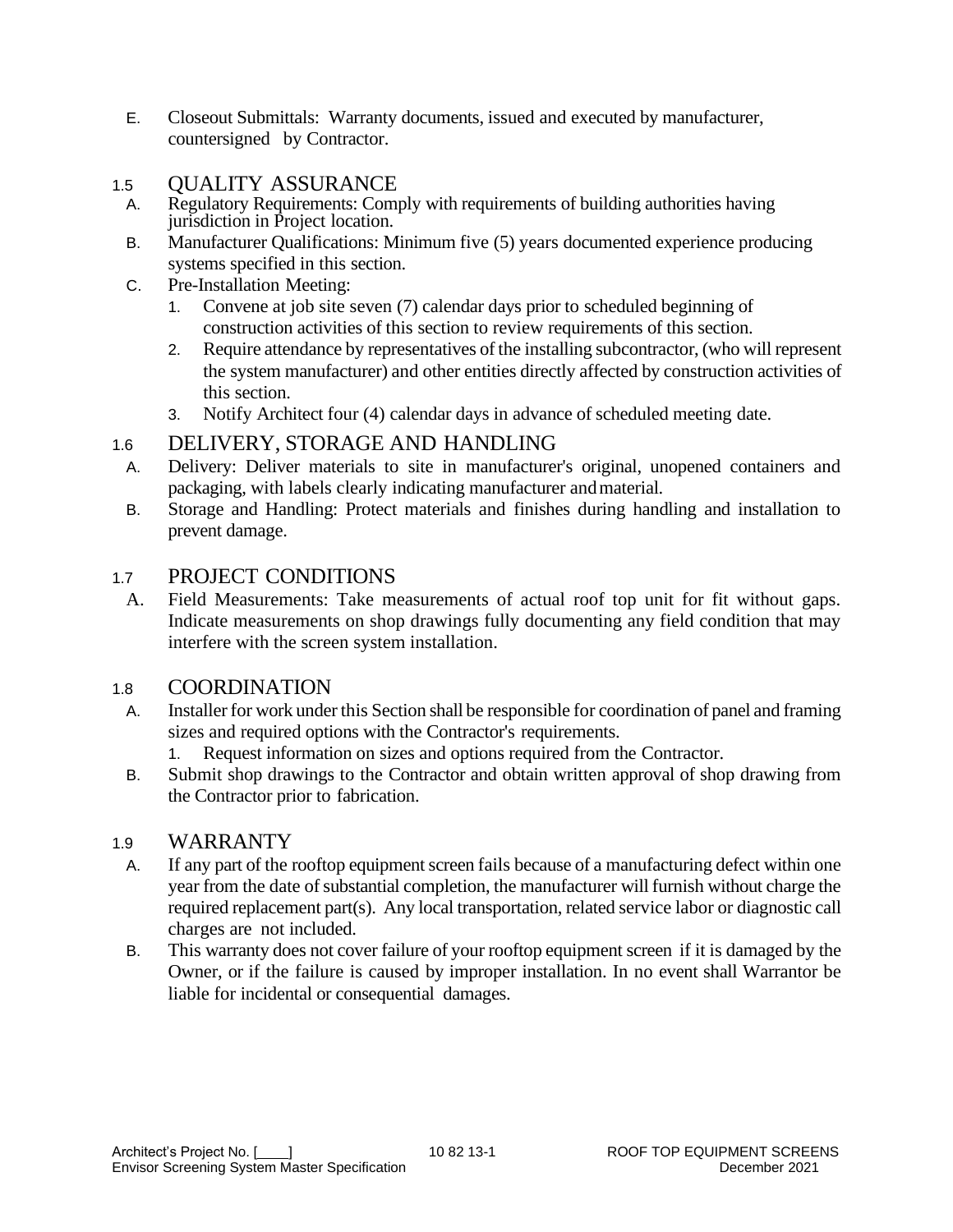## **PART 2 - PRODUCTS**

## 2.1 MANUFACTURERS

- A. Acceptable Products: Envisor Screening System by CityScapes Incorporated, 4200 Lyman Ct. Hilliard, OH 43026. 1-877-727-3367 [www.cityscapesinc.com](http://www.cityscapesinc.com/)
- B. Substitutions: Submit in accordance with Section 01 25 00 [01600].

## 2.2 MATERIALS

A. Thermoformed Plastic Panels: Fabricated from rigid medium impact thermo-formed ABS (Acrylic Butylene Styrene) sheets.

1. Minimum thickness: 3/16 inch (5 mm).

- B. Painted Metal Panels: Fabricated from rigid aluminum panels in multiple thicknesses.
	- 1. Minimum thickness: 0.063
- C. Perforated Metal Panels: Fabricated from rigid [aluminum] [steel] panels in multiple thicknesses.
	- 1. Minimum thickness: 0.063
- D. Framing: Aluminum Plate, Shapes and Bar: ASTM B 221, alloy 6061-T5 or 6063-T5.
- E. Threaded Fasteners: All screws, bolts, nut and washers shall be Stainless steel.
	- 1. Corner assembly fasteners shall be #10-16 x stainless steel TEK screws. Length as required to develop full holding capacity of screw when fastened to Mechanical Equipment.
	- 2. Provide lock washer or other locking device at all bolted connections.

## 2.3 FABRICATION

- A. Provide factory-formed panel systems with continuous interlocking panel connections and indicated or necessary components: Form all components true to shape, accurate in size, square and free from distortion or defects. Cut panels to precise lengths indicated on approved shop drawings.
- B. Fabricate all panels to slide horizontally to allow access to unit access panels behind.

\*\*\*\*\*\*\*\*\*\*\*\*\*\*\*\*\*\*\*\*\*\*\*\*\*\*\*\*\*\*\*\*\*\*\*\*\*\*\*\*\*\*\*\*\*\*\*\*\*\*\*\*\*\*\*\*\*\*\*\*\*\*\*\*\*\*\*\*\*\*\*\*\*\*\*\*\*\*

Make selections below from manufacturer's full available options. Panel styles and design can also be custom fabricated to customer's preferences. Decorative top trims are optional. \*\*\*\*\*\*\*\*\*\*\*\*\*\*\*\*\*\*\*\*\*\*\*\*\*\*\*\*\*\*\*\*\*\*\*\*\*\*\*\*\*\*\*\*\*\*\*\*\*\*\*\*\*\*\*\*\*\*\*\*\*\*\*\*\*\*\*\*\*\*\*\*\*\*\*\*\*\*\*

- C. Panel Design, Style, Trim:
	- 1. Panel Style: [Vertical] [Canted] [Stacked] [Custom].
	- 2. Panel Design: AcryliCap: [Batten] [Brick] [Louver] [Pan] [Horizontal Rib] [7.2 Rib] [Vertical Rib] [Forest] [Custom] Metal Series: [7.2 Rib] [Pan] [Vertical Rib] [Perforated] [Custom]
	- 3. Decorative Top Trim Profile: [Cove] [Alamo] [Step 1] [Step 2] [Band]
- D. Trim and Closures: Fabricated from 24 gage metal, and finished with the manufacturers standard coating system, unless shown otherwise on drawings.
- E. Framing: Fabricate and assemble components in largest practical sizes, for delivery to the site.
	- 4. Construct corner assemblies to required shape with joints tightly fitted.
	- 5. Supply components required for anchorage of framing. Fabricate anchors and related components of material and finish as required, or as specifically noted.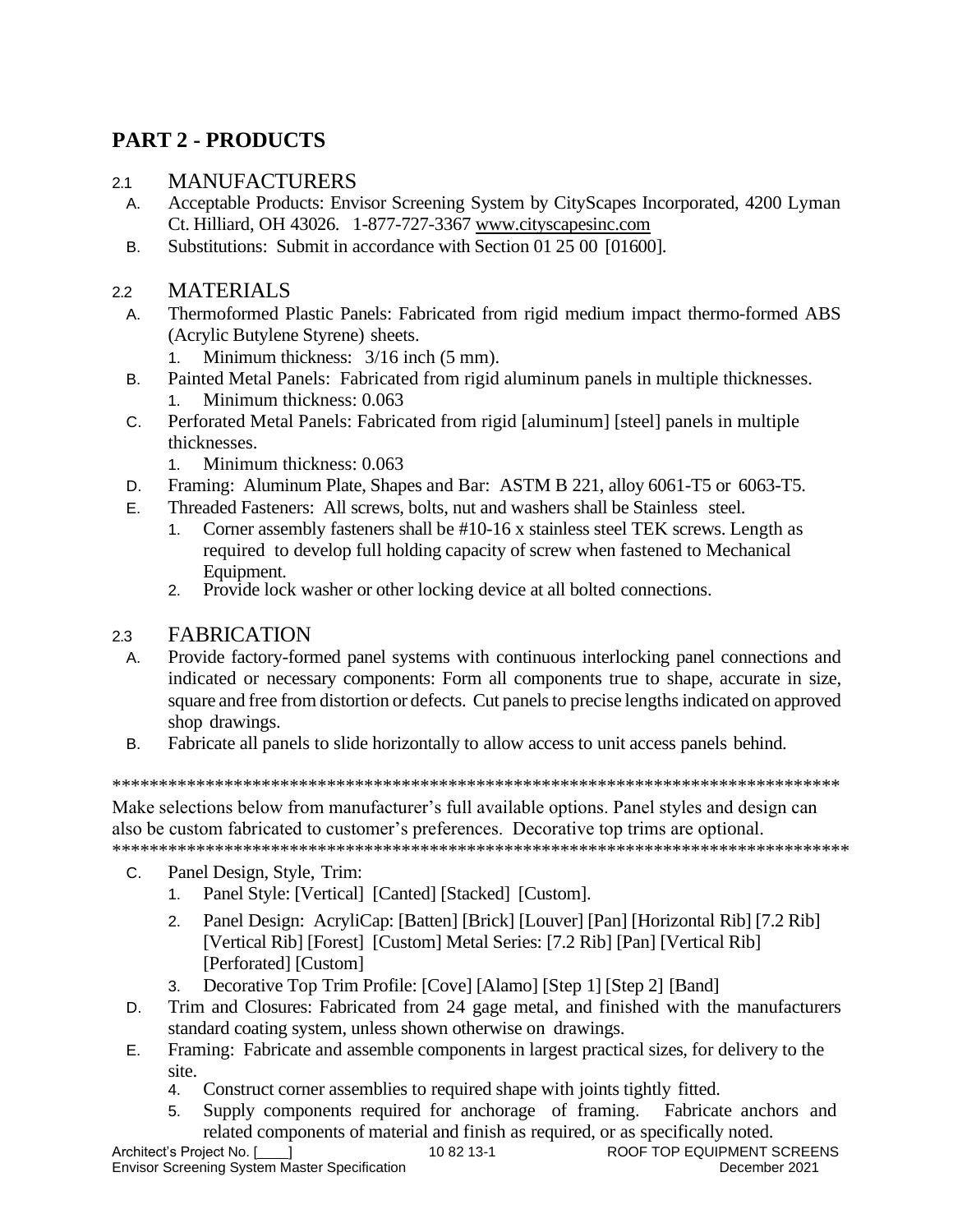Select either 2.04B 1 or 2 below depending on color selected. Contact manufacturer for minimum order for custom colors. Standard colors include 14 available options. 

#### **FINISHES**  $2.4$

 $B<sub>1</sub>$ 

- Aluminum Framing: Mill finish. A.
	- Panel Coating: Manufacturer's standard coating system, factory-applied.
		- Color: Selected from full range of manufacturer's standard colors.  $1<sub>1</sub>$
		- [Color: Custom color as selected by Architect.]  $2.$

## **PART 3 - EXECUTION**

#### **EXAMINATION**  $3.1$

- Installer's Examination: Examine conditions under which construction activities of this section  $A_{1}$ are to be performed.
	- $1<sup>1</sup>$ Submit written notification to Architect and Screen manufacturer if such conditions are unacceptable.
	- Beginning erection constitutes installer's acceptance of conditions.  $2<sup>1</sup>$

#### **INSTALLATION**  $3.2$

- Install units in accordance with the manufacturer's instructions and approved shop drawings.  $A_{1}$ Keep perimeter lines straight, plumb, and level. Provide brackets, anchors, and accessories necessary for a complete installation.
- $B<sub>1</sub>$ Fasten structural supports to HVAC units without damaging operation of the unit.
	- Provide corner and mid-span assemblies as required by approved shop drawings so  $1.$ that the panels are supported uniformly.
	- Fastening bottom rail using bolts to permit ease of access to HVAC units.  $2.$
- Insert thermoplastic panels into structural supports, except where fixed attachment points are  $C_{1}$ indicated. Butt thermoplastic panels to adjacent panels for uniform fit. Fasten fixed panels in accordance with the shop drawings.
- Metal Separation: Where aluminum materials would contact dissimilar materials, insert D. rubber grommets at attachment points, thus eliminating where dissimilar metals would otherwise be in contact.
- $F$ Do not cut or abrade finishes which cannot be restored. Return items with such finishes to shop for required alterations.

#### **ERECTION TOLERANCES**  $3.3$

A. Maximum misalignment from true position:  $\frac{1}{4}$  inch (6 mm).

#### **CLEANING AND PROTECTION**  $3.4$

- Remove all protective masking from material immediately after installation. A.
- Protection:  $\mathsf{B}$ 
	- Ensure that finishes and structure of installed systems are not damaged by subsequent  $1.$ construction activities.